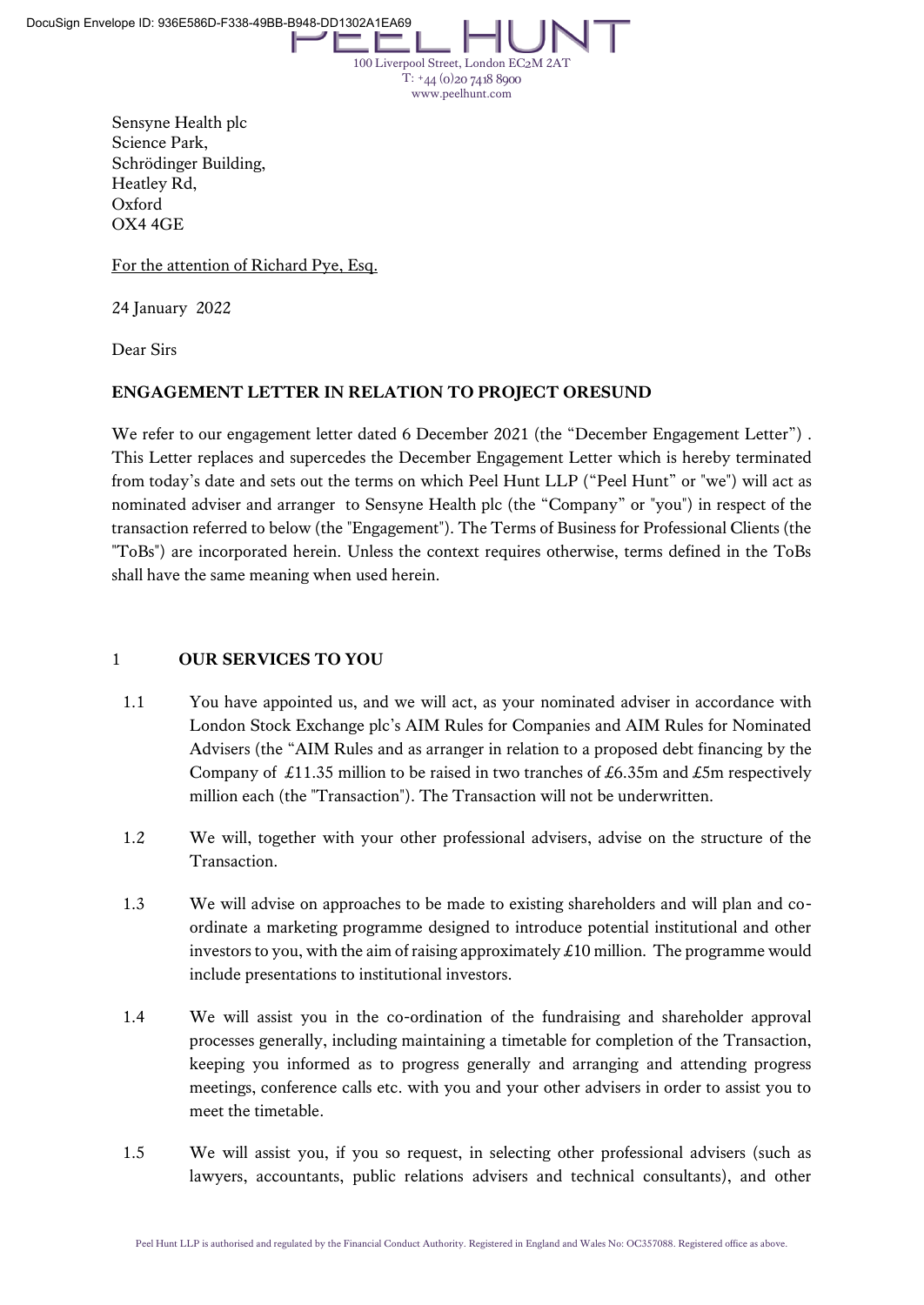providers of services (such as printers, registrars and receiving banks) although we will not be responsible for any of their actions or costs, and you authorise us to give any of these advisers or providers of services instructions on your behalf in connection with the Engagement.

- 1.6 We will make recommendations as to the pricing and timing of the Transaction in light of market conditions and other relevant factors.
- 1.7 We will be available at reasonable notice at all reasonable times to advise and guide your directors as to their responsibilities and obligations under the AIM Rules. You will arrange for one of your executive directors to be in regular contact with us on an ongoing basis to enable us to carry out this role.

# 2 **STAFFING**

- 2.1 Christopher Golden and Oliver Duckworth will be your principal investment banking contacts in connection with the Engagement. Jock Maxwell Macdonald will be your principal ECM Syndicate contact.
- 2.2 We will try to avoid any changes in the team handling your work. If a change is necessary, we will advise you promptly and explain the reasons for such change.

# 3 **FEES, COSTS AND EXPENSES**

- 3.1 You agree to pay us:
	- 3.1.1 an investment banking fee of  $\blacksquare$  for our services (the "Fee"); and
	- 3.1.2 a commission of per cent. of all funds raised in connection with the Transaction (the "Commission").
- 3.2 The Fee and the Commission will be due and payable together with any VAT chargeable thereon immediately upon completion of the Transaction.
- 3.3 In consideration of the services provided to you under this Letter and irrespective of the outcome of the Engagement, you shall reimburse us for all costs and expenses we incur in connection with the Engagement (including the reasonable fees and disbursements of our lawyers and other advisers and any Dealogic fees). We shall notify you of our costs and charges related to the provision of our services in good time prior to the provision of such service, subject to any limitations agreed in the ToBs.
- 3.4 During the term of this Letter, we will have a right to pitch and match (without obligation to appoint us upon matching) in relation to any future capital raising by the Company or in the event the Company undertakes any other type of investment banking transaction (including any merger, sale, acquisition, divestiture, joint venture or other business combination or any repurchase by the Company of a significant amount of its securities).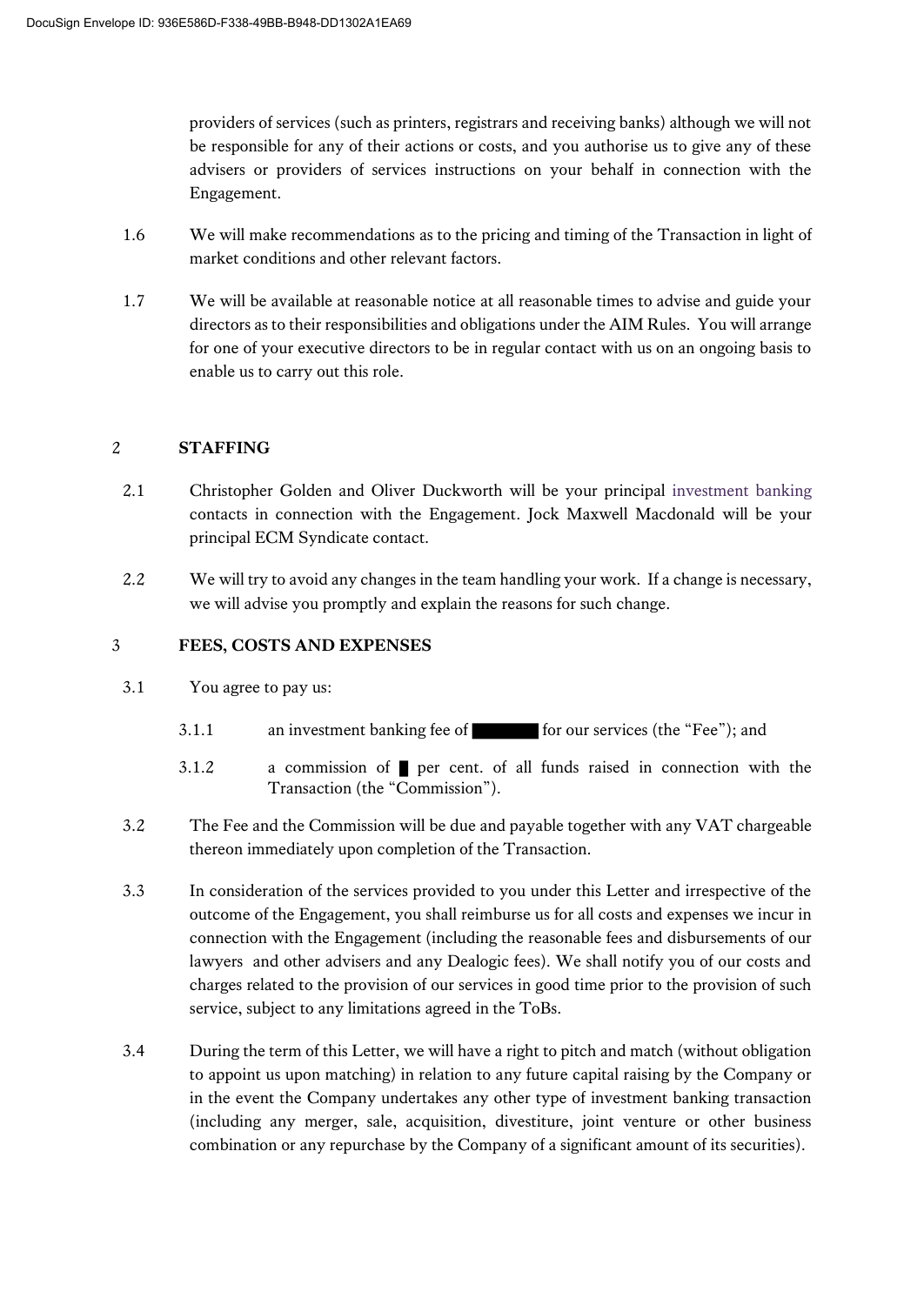# <span id="page-2-0"></span>4 **INDEMNITY AND HOLD HARMLESS**

- 4.1 Subject to paragraph 4.2, you agree to ensure that no claim is made by you and procure that no claim is made by any of your Associates against any Indemnified Person to recover any Loss which you or any of your Associates may suffer or incur directly or indirectly as a result of our or any other Indemnified Persons' performance of its services under the Engagement.
- 4.2 Paragraph 4.1 shall not apply to the extent that the relevant Loss is finally determined by a court of competent jurisdiction or binding arbitration to result primarily from the fraud, wilful default or gross negligence on the part of an Indemnified Person.
- 4.3 Subject to paragraph 4.4, you agree to indemnify each and every Indemnified Person, on an after tax basis, from and against all or any Claims or Losses arising out of or in connection with, in each case directly or indirectly:
	- 4.3.1 the Engagement;
	- 4.3.2 any matter or activity referred to in or contemplated by this Letter (including, without limitation, the Transaction); and/or
	- 4.3.3 any Claim or Loss which would not have arisen but for, in each case directly or indirectly, any breach by you of any of your obligations duties or any representation or warranty you may be deemed to have given under this Letter,

which any Indemnified Person may suffer or incur in any jurisdiction and all Losses incurred by any Indemnified Person shall be reimbursed by you on demand, including all those incurred in connection with investigating, preparing, disputing or defending or providing evidence in connection with any pending or threatened litigation or claim within the terms of this indemnity or any matter incidental to this indemnity.

- 4.4 You are not liable under paragraph [4](#page-2-0) if and to the extent that Losses incurred by an Indemnified Person are finally determined by a court of competent jurisdiction to result primarily from the fraud, gross negligence or wilful default of an Indemnified Person.
- 4.5 The benefit of the indemnity in this paragraph [4](#page-2-0) is in addition and without prejudice to any rights which the Indemnified Persons may have at common law or otherwise including, but not limited to, any right of contribution.
- 4.6 If any amount becomes payable under the indemnity in this paragrap[h 4,](#page-2-0) you will pay such additional amount (if any) as is required to ensure that the net amount received by the relevant Indemnified Persons, after all deductions and withholdings required to be made from such aggregate payment and all taxation suffered in respect of its receipt, will equal the full amount which would have been received had no such deduction or withholding been made and had no such taxation been suffered.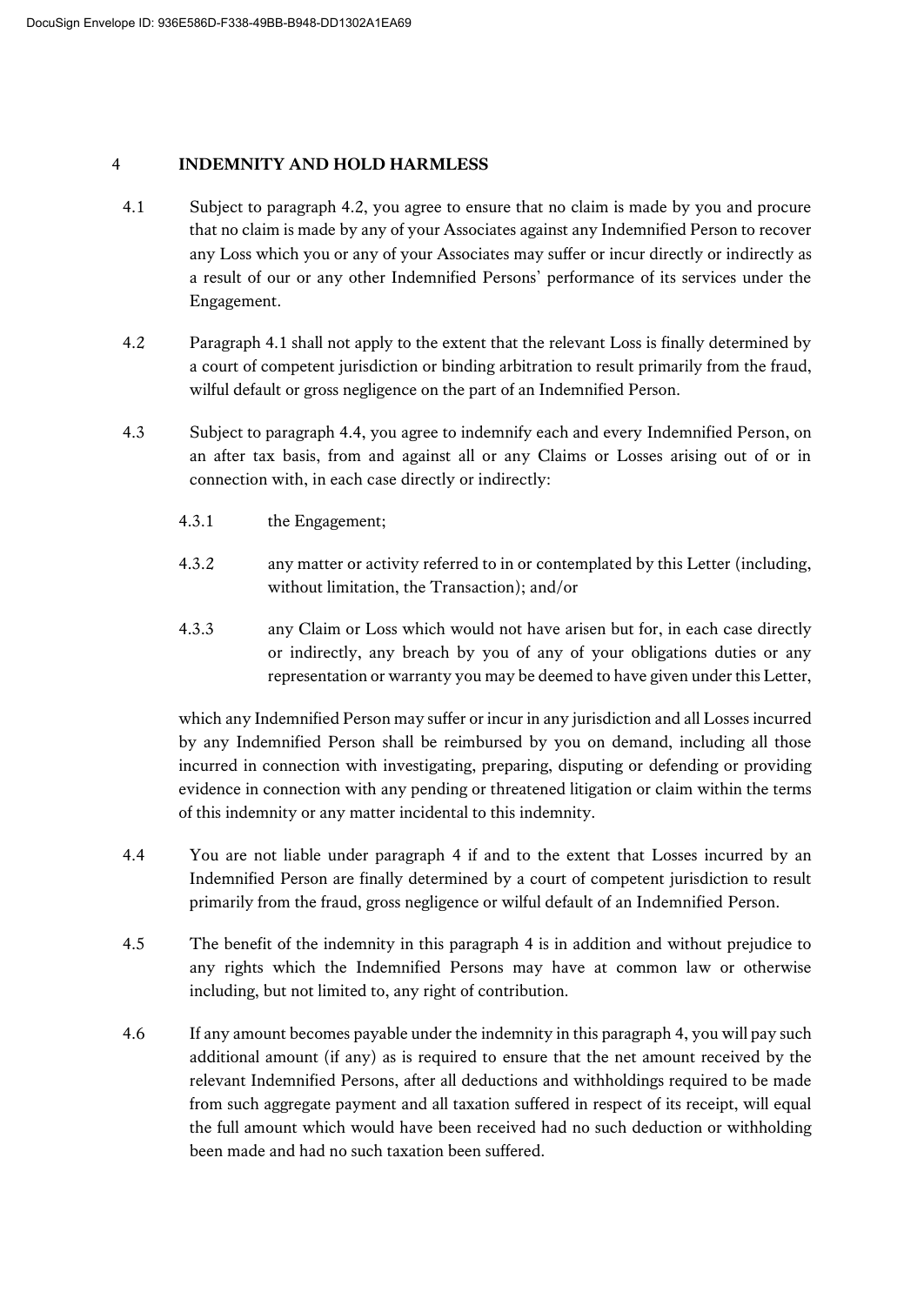- 4.7 If you become aware of any Claim and/or of any Claim which may give rise to a liability under this paragraph [4,](#page-2-0) you shall:
	- 4.7.1 immediately give us written notice of such claim; and
	- 4.7.2 procure that no member of your group shall, without our prior written consent, settle or compromise or in any way admit liability for such Claim.
- 4.8 In relation to this paragraph [4,](#page-2-0) we act for ourselves and as trustee for each other Indemnified Person (and we declare ourselves to be a trustee accordingly). Each other Indemnified Person may also enforce its rights against you under this paragraph [4](#page-2-0) pursuant to the Contracts (Rights of Third Parties) Act 1999, subject to paragraph 17 of the ToBs, notwithstanding that such Indemnified Person is not a party to this Letter.
- 4.9 Where any Loss is suffered by you for which an Indemnified Person and any other person are jointly and severally liable to you, the loss recoverable by you from the Indemnified Person shall be limited so as to be in proportion to the Indemnified Person's relative contribution to the overall fault of the Indemnified Person, you and any other person in respect of the Loss in question.
- 4.10 If at any time you agree or have agreed that any third party may limit his, her or its liability to you in connection with the Engagement (a "Relevant Limitation"), you will inform us of this arrangement as soon as reasonably practicable, and:
	- 4.10.1 no Indemnified Person shall be liable to you for more than he, she or it would have been liable if such other adviser(s) had not limited his, her, its or their liability;
	- 4.10.2 if any Relevant Limitation has the effect of reducing or extinguishing any Indemnified Person's ability to recover under rights of contribution or subrogation against that party in respect of a Claim brought by you against any Indemnified Person, that Indemnified Person's liability to the Company shall be correspondingly reduced or extinguished and you shall pay to such Indemnified Person on demand an amount equal to any Losses incurred by such Indemnified Person which would not have arisen in the absence of such exclusion or limitation; and
	- 4.10.3 the degree to which we may rely on the work of such a third party will be unaffected by any Relevant Limitation.
- 4.11 You agree that, without prejudice to any Claim you may have against any member of the Peel Hunt Group, no proceedings may be taken against any director, officer, employee, representative or agent of any member of the Peel Hunt Group in respect of any Claim you may have against any member of the Peel Hunt Group.

For the purposes of this paragraph [4,](#page-2-0) the following definitions apply: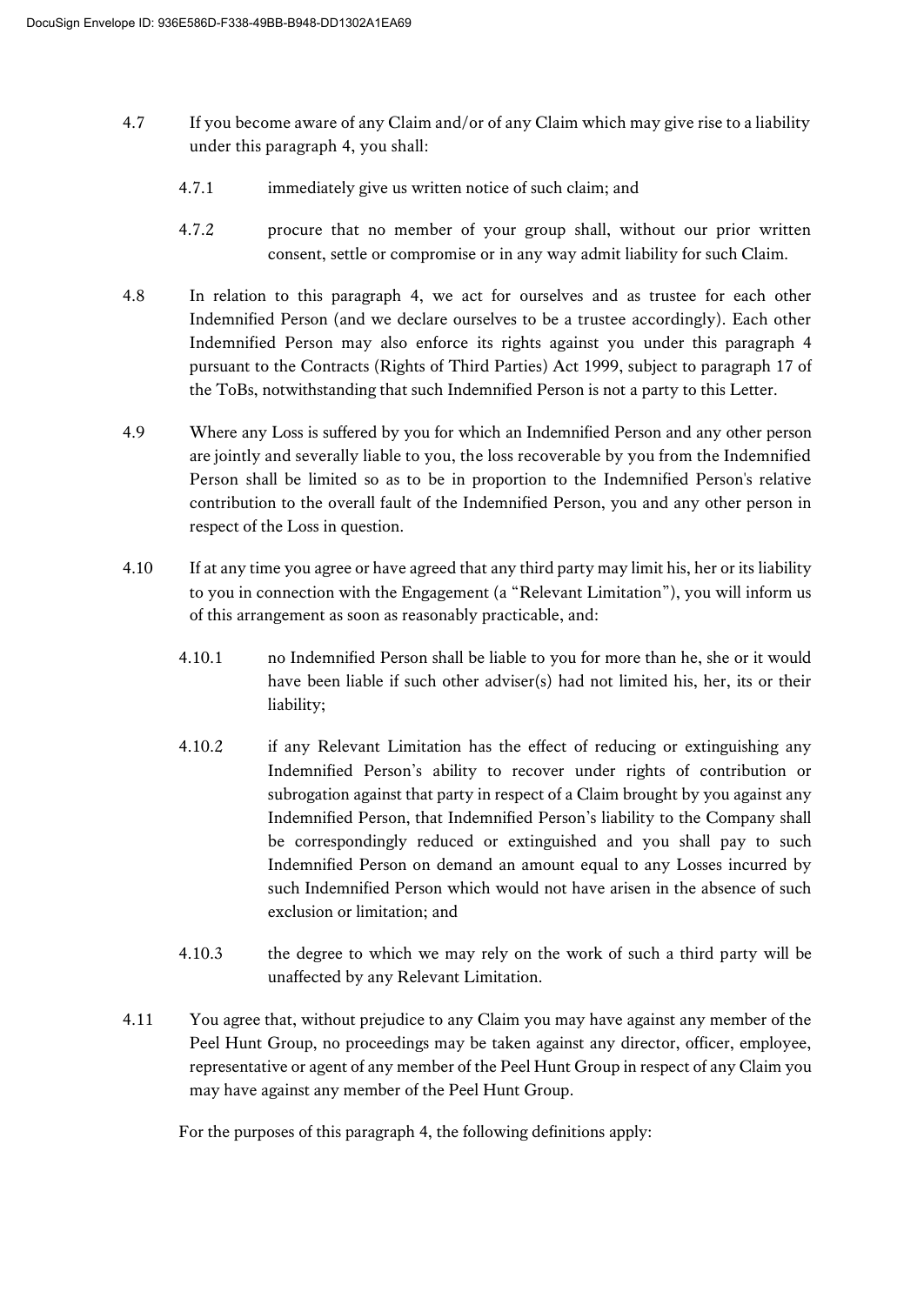"Claim" means all or any claims (whether or not successful, compromised or settled), actions, demands, proceedings or judgments;

"Indemnified Person" means Peel Hunt and each other member of the Peel Hunt Group together with the directors, officers, employees, representatives and agents of Peel Hunt and each other member of the Peel Hunt Group (for the avoidance of doubt, in each case, whether present or future);

"Loss" means any claim, damage, loss, cost, charge, liability or expense (including professional and legal fees, costs and expenses); and

"Peel Hunt Group" means Peel Hunt, each subsidiary and holding company (if any) of Peel Hunt and each of the subsidiaries of any such holding company, together with any branches or affiliates of Peel Hunt, in each case, from time to time.

# 5 **MANAGEMENT OF CONFLICTS**

- 5.1 We and our Associates are involved in various activities in the financial services industry, including securities trading and research. These activities are carried on separately from our investment banking business. It is possible that we and our Associates may have financial interests in the Transaction. These interests may include:
	- 5.1.1 making a market in relevant or related securities; or
	- 5.1.2 issuing research or related material (in particular we may, subject to the provisions of this Letter and the ToBs, undertake research on and prepare reports in relation to the Company for and behalf of our other clients); or
	- 5.1.3 issuing investment advice relating to relevant or related securities; or
	- 5.1.4 holding or effecting transactions in your securities or the securities of other companies which have an interest in the Transaction.
- 5.2 Pursuant to our relationships with companies or persons other than the Company, we may acquire information of interest to the Company and, when we provide services, we or any other member of the Peel Hunt Group may have an interest, relationship or arrangement that is material to, or may conflict with, the performance by us of such services. The Peel Hunt Group shall not be required to use any information so acquired in connection with its engagement under this Letter or disclose any such information, interest, relationship or arrangement to the Company or to account for or disclose any profit, charge, commission or other remuneration arising in respect of such interest, relationship or arrangement. We have established and implemented a Conflicts of Interest Policy (which may be revised and updated from time to time and is available upon request) pursuant to Applicable Regulations, which sets out our processes for identifying and managing conflicts of interest.

#### 6 **VARIATION OF ENGAGEMENT**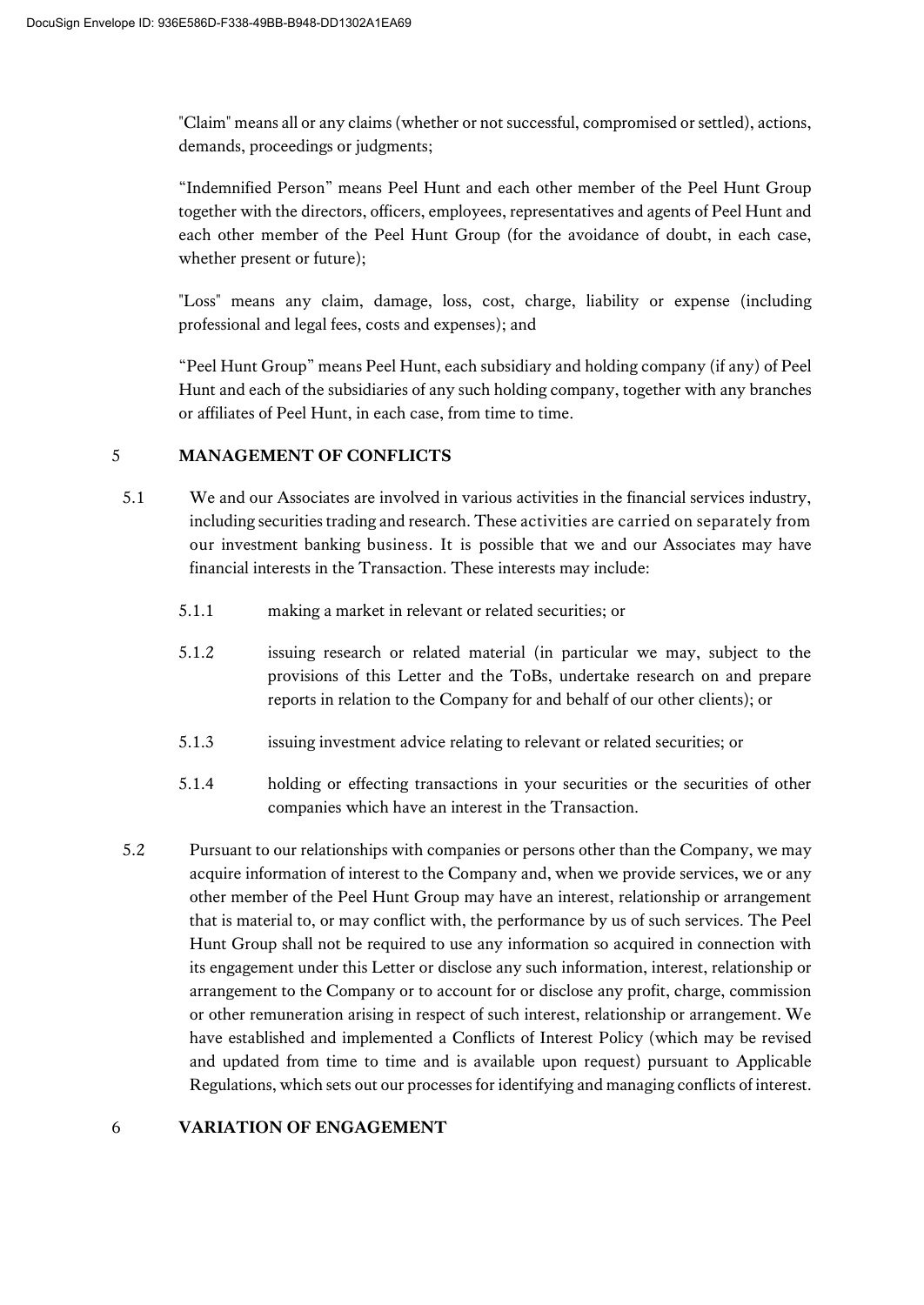This Letter and the ToBs may only be varied in writing signed by or on behalf of each of the parties. However, you agree that we may vary the ToBs in certain respects by giving you notice of the changes and the changes will become effective 10 business days after service of the notice in accordance with the notice provisions in these terms of business. The changes that we may make without your further consent are changes that we, acting in good faith, consider necessary in light of changes in applicable laws, regulations and market practice. If you do not agree with the changes, you may, of course, exercise your right to terminate the Engagement between us in accordance with the termination provisions set out herein, but we suggest that you do not do that without first discussing with us any changes which concern you to see if we can address your concerns.

# <span id="page-5-0"></span>7 **TERMINATION**

- 7.1 Either party may terminate the Engagement and this Letter by giving 30 days' notice in writing.
- 7.2 If either of us fails to perform any material obligation under this Letter, and does not remedy the failure within seven days of being required to do so by written demand, the other of us may terminate this Engagement and the Letter with immediate effect, without prejudice to any other available right or remedy.
- 7.3 We may terminate the Engagement with immediate effect;
	- 7.3.1 in the event of the appointment of a liquidator, receiver, administrative receiver or administrator over all or substantially all of the assets of any of your subsidiaries or holding companies; or
	- 7.3.2 if we (acting reasonably) believe that the Engagement could result in a breach of Applicable Regulations.
- 7.4 Termination of the Engagement does not in any way affect any rights or liabilities accrued up to the effective time of termination (including, for the avoidance of doubt, fees and expenses under paragraph 3). Nor does it in any way affect this paragraph [7,](#page-5-0) paragraphs [4](#page-2-0) (Indemnity and Hold Harmless) or [9](#page-6-0) (Governing Law and Jurisdiction) of this Letter or paragraphs 8 (Confidentiality) or 11 (Insider Lists) of the ToBs.

# 8 **ENTIRE AGREEMENT**

- 8.1 The ToBs and this Letter constitute the entire and only agreement and understanding between you and us in relation to the Transaction, and supersede any previous agreement or understanding between you and us relating to the Transaction. You and we each agree that in entering into this Letter neither of us relies on, and neither of us shall have any remedy in respect of, any statement, expression of opinion, representation, warranty or understanding (whether negligently or innocently made) of any person, other than as expressly set out in the ToBs or this Letter.
- 8.2 Nothing in the ToBs or this Letter shall operate to limit or exclude any liability for fraud.